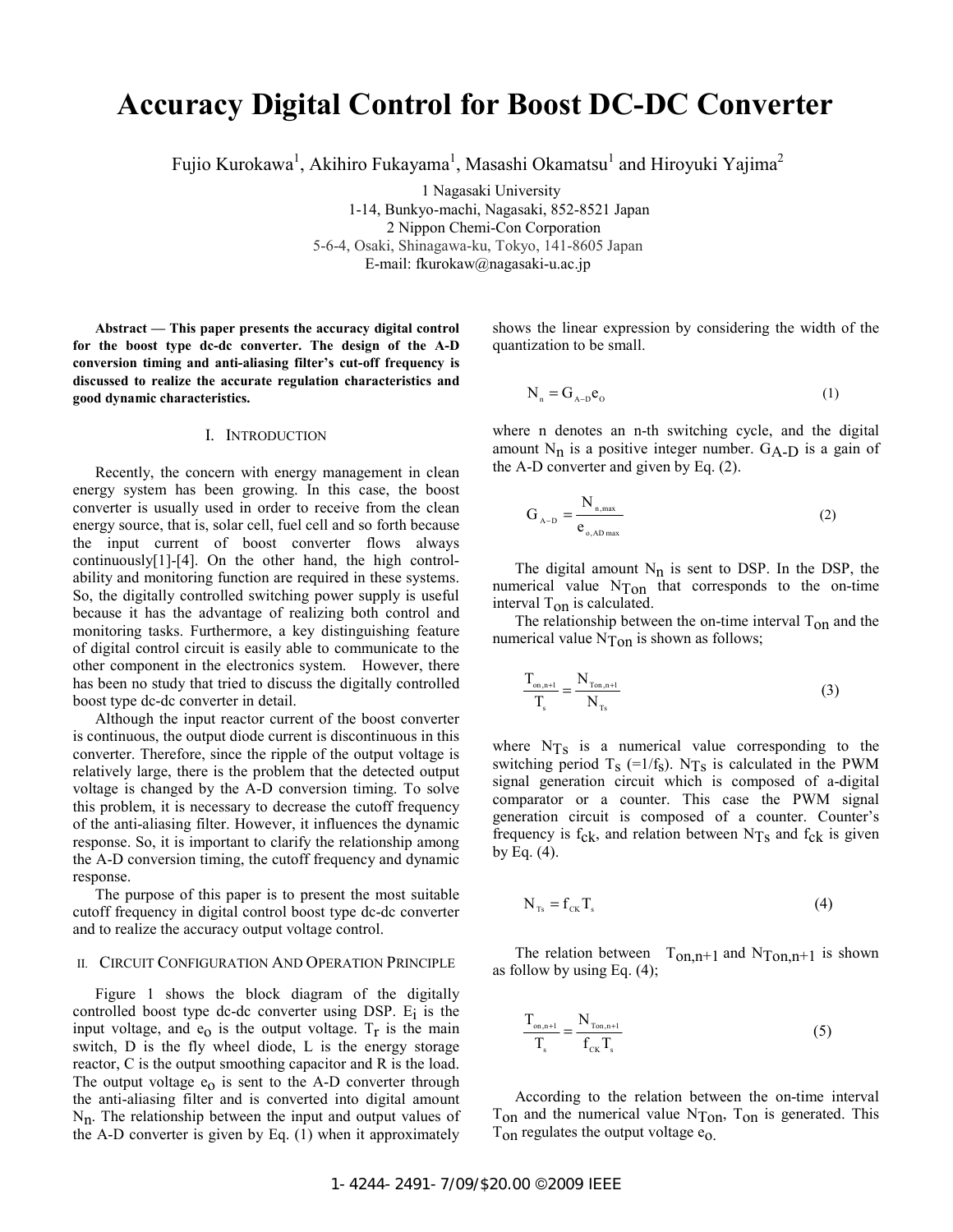

Fig. 1 Block diagram of digitally controlled boost type dc-dc converter using DSP.

The on-time interval  $N_{\text{Top}}$  of the P control circuit is represented as follows [5], [6];

$$
N_{\text{ToR},n+1} = N_{B} - K_{p} (N_{n} - N_{R})
$$
 (6)

where  $Kp$  is the proportional coefficients. NB is the numerical bias value.  $N_R$  is the numerical proportional and values, these values are shown as follows;

$$
N_{B} = N_{TS} \left( 1 - \frac{E_{i}}{E_{o}^{*}} \right)
$$
 (7)

$$
N_{INT} = G_{AD} e_{o}^{*}
$$
 (8)

# III. EXPERIMENTAL RESULT

Figure 2 shows the A-D conversion timing to discuss the effect of the influence of the output voltage ripple and switching noise. The switching frequency is 100 kHz and the sampling frequency is also same. So,  $T_s$  is 10 $\mu$ s. When the switch is turn on, the time of the A-D conversion timing is 0. The four sampling points are  $t<sub>S</sub>1=2.5\mu s$ ,  $t<sub>S</sub>2=4.5\mu s$ ,  $t<sub>S</sub>3=7.5\mu s$ and  $t<sub>S</sub>4=9.5\mu s$  as shown in this figure. The input voltage  $E<sub>i</sub>$  is 10V, the desired voltage  $E_0^*$  is 20V, the inductance L is 500μH, the output capacitance C is 1470μF and the number of bit of the A-D converter is 8bits.

The switching noise is generated when the switch is turn off or turn on. To guard the switching noise of output voltage ripple, the A-D conversion timing of output voltage is very important for digital controlled dc-dc converter shown in Fig. 1. Figure 3 shows the observed waveforms of input and output voltage of anti-aliasing filter. In this figure, the upper waveform is the input voltage  $e_{af-in}$  of anti-aliasing filter and the under waveform is the output voltage  $e_{af-out}$  of antialiasing filter. The anti-aliasing filter's cutoff frequency is 1kHz. As shown in this figure, the switching noise is not rejected completely by the anti-aliasing filter.



Fig. 3 Observed waveforms of input and output voltage of anti-aliasing filter.

## *A. Static Characteristics*

Figure 4 shows the characteristic of cutoff frequency against  $\Delta E_{\text{omax}}$ .  $\Delta E_{\text{omax}}$  is the range of maximum unevenness of output voltage by the difference of A-D conversion timing. From this figure, it is seen that when proportional coefficient Kp is large, the  $\Delta E_{\text{omax}}$  is large. However, when the cutoff frequency is decrease,  $\Delta E_{\text{omax}}$  is also decrease. When the cutoff frequency is between 10 kHz and 50 kHz,  $\Delta E_{\text{omax}}$  is becoming large. When the cutoff is between 1 kHz and 10 kHz,  $\Delta E_{\text{omax}}$  changes few. Therefore, when the cutoff frequency is less than 10 kHz, the influence of the output voltage ripple and switching noise is reduced.



Fig.4 Characteristic of  $\Delta E_{\text{omax}}$  against anti-aliasing cutoff frequency.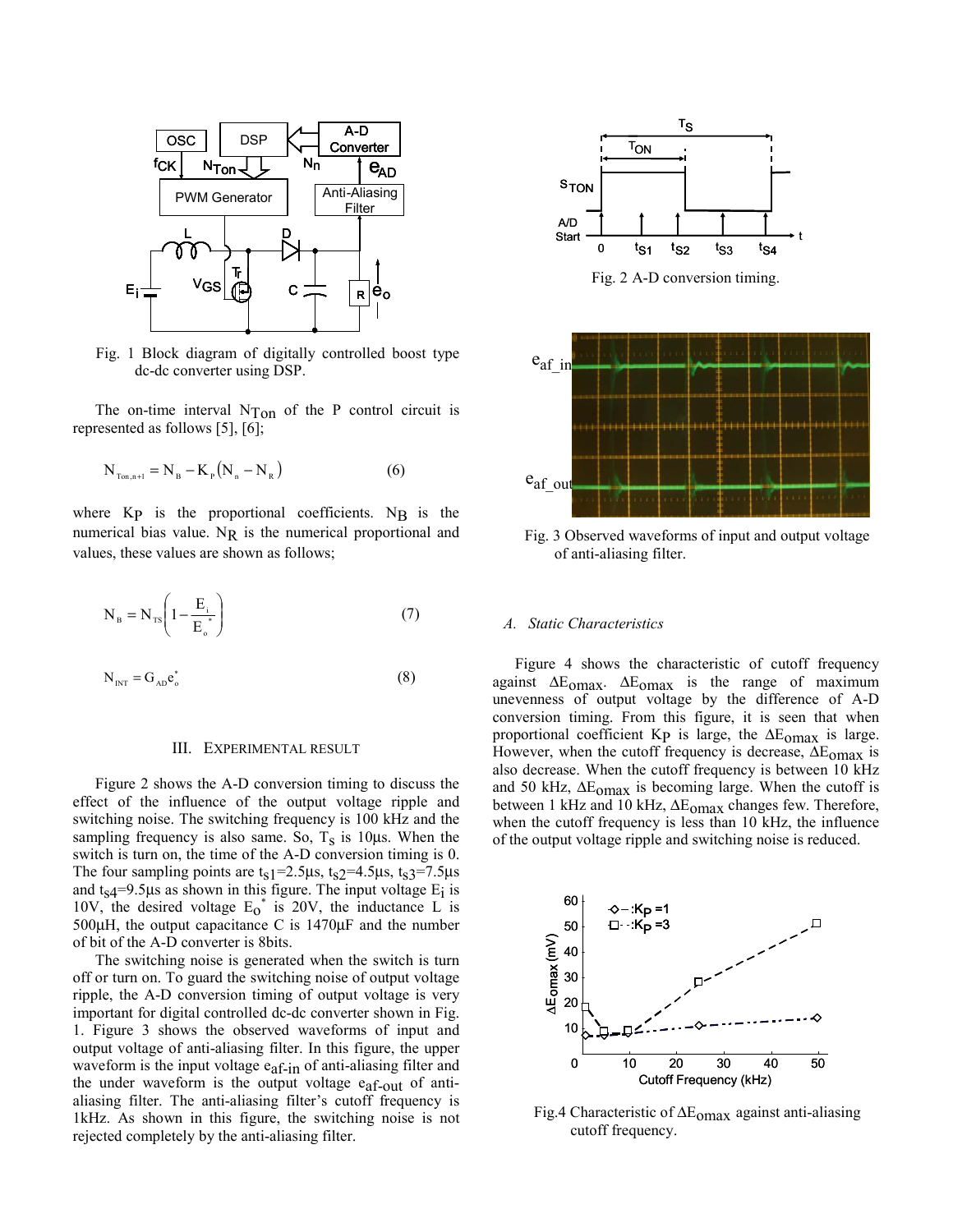#### *B. Dynamic Characteristics*

Figures 5 through 7 show the bode diagram, taking the proportional coefficient KP as a parameter. Figure 5 shows the bode diagram in case of  $Kp=1$ , Fig. 6 shows in case of  $Kp=3$  and Fig. 7 shows in case of  $Kp=5$ . In these figures, when the proportional coefficient  $Kp$  is equal to 1 or 3, the output voltage is always stable. However, when KP is equal to 5 and the cutoff frequency is 1kHz, the output voltage becomes unstable.

Figure 8 shows the characteristics of gain margin against anti-aliasing cutoff frequency. From this figure, when the proportional coefficient Kp is large, gain margin is low. When the anti-aliasing filter's cutoff frequency is from 50 kHz to 5 kHz, the gain margin is changed a few. Further, It is shown that there is no gain margin when Kp is equal to 5 and the cutoff frequency is 1kHz.

Figure 9 shows the characteristics of phase margin against anti-aliasing cutoff frequency. From this figure, when the proportional coefficient KP is large, phase margin is also low. When the anti-aliasing filter's cutoff frequency is from 50 kHz to 5 kHz, the phase margin is almost constant.

The cutoff frequency which its gain margin and phase margin is equal to zero is  $461\text{Hz}$  in Kp=3, and  $1,156$  Hz in  $Kp=5$ .

Figures 10 through 12 show the observed output voltage waveform of the experimental dynamic characteristics, taking the proportional coefficient KP as a parameter. In these figures, the step change of the load R is from 200Ω to 20 $\Omega$  and the A-D conversion timing is t<sub>s4</sub> (=9.5μs).

Figure 10 shows the transient waveform of output voltage when the proportional coefficient  $Kp=1$ , Fig. 11 shows in case of  $Kp=3$  and Fig. 12 shows in case of  $Kp=5$ , respectively. Moreover, each figure shows the observed waveforms, taking the cutoff frequency as a parameter.

From these waveforms, when the anti-aliasing filter's cutoff frequency becomes low, transient time becomes long and undershoot becomes also large. Furthermore, in this case, by changing the A-D conversion timing, the transient time and undershoot are no difference. Moreover, when KP becomes large and the cutoff frequency becomes low, the output voltage becomes unstable as shown in Fig. 12(c). In this case, KP is equal to five and the cutoff frequency is 1kHz, respectively.

 Figure 13 shows the characteristic of undershoot against the anti-aliasing cutoff frequency. In this figure, when the proportional coefficient KP is large, the undershoot is small. When the anti-aliasing filter's cutoff frequency is from 50 kHz to 5 kHz, the change of undershoot is almost constant.

Figure 14 shows the characteristic of transient time against anti-aliasing cutoff frequency. Similarly, when proportional coefficient KP is large, the transient time becomes short, and when anti-aliasing filter's cutoff frequency is from 50 kHz to 5 kHz, the undershoot is also constant.

From these figures, it is revealed that the transient time is short and the undershoot is small when Kp is large. Moreover, it is seen that the transient time and undershoot is almost constant and small when the cutoff frequency is between 5 kHz and 50 kHz.



Fig. 7 Bode diagram in case of  $Kp=5$ .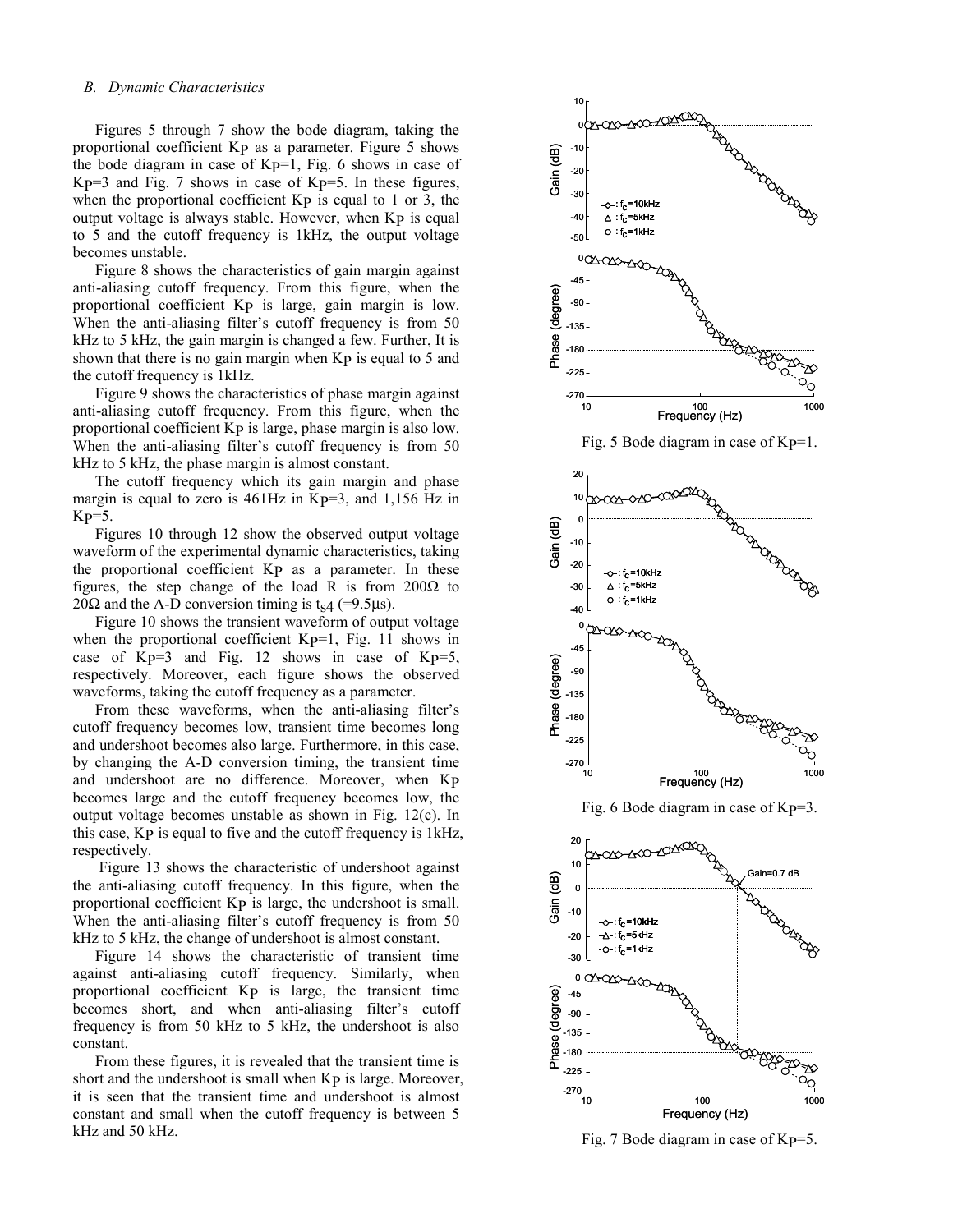

Fig. 8 Characteristics of gain margin against anti-aliasing cutoff frequency.





Fig. 9 Characteristics of phase margin against aliasing anti-cutoff frequency.